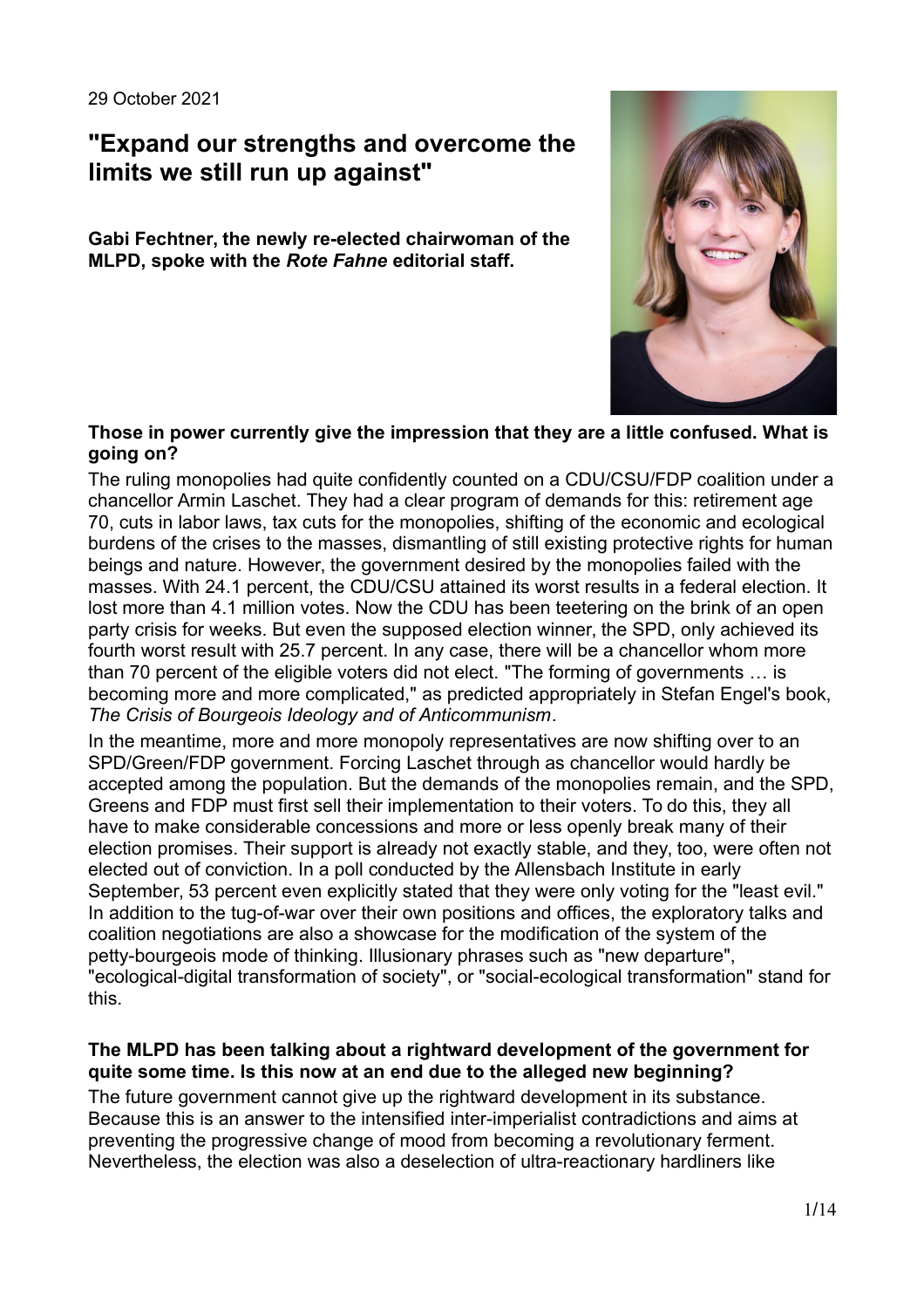Minister of the Interior Horst Seehofer or Armin Laschet with his dismantling of bourgeois-democratic rights and freedoms in North Rhine-Westphalia (NRW). The AfD also lost 18 percent of its votes nationwide, witnesses vitriolic fights between its wings and a sharpened crisis within its party leadership. In some cases, the rightward development will have changing nuances. Alliance '90/The Greens, for example, want a tougher course against China and Russia. The FDP wants to increase arms spending. The tightened police laws were and will be supported by the future governing parties.

## **In the outcome, was it appropriate to enter the election campaign with a philosophical book and an election program entitled "Socialism"? Wouldn't it have been better to only have demands for the "common people"?**

In order to take stock, you must first be aware of the criterion for evaluating our tactical offensive. Our aim was to conduct our campaign in the service of consciousness-raising "For genuine socialism" and "Don't give anti-communism a chance!" We succeeded in this! We took advantage of the expanded opportunities – albeit very limited in the meantime – for taking part in elections. These are also the times when people think about politics the most.

Of course, it is in contradiction to the criteria of bourgeois parliamentarism to put the distribution offensive of the 36th issue of our theoretical organ *Revolutionärer Weg, The Crisis of Bourgeois Ideology and of Anticommunism*, in the focus of tens of thousands of conversations. But in view of the societal confusion, this time we consciously decided to devote more space and time to deep and convincing conversations and encounters. Systematically, we address the urgent need to think beyond the capitalist framework, given the crisis-prone nature of the imperialist world system. We helped to cope successfully with the petty-bourgeois anticommunist mode of thinking and demanded that there be a factual, constructive discussion about genuine socialism and communism as a solution to the problems of humanity. We linked these more fundamental questions to a variety of concrete concerns, demands and struggles of the masses. We also exposed and attacked bourgeois parliamentarism.

Especially among the workers and their families, we have seen a growing openness for this. Almost 5,500 people have now bought the book. Since its publication, reading groups have been set up in many places, and 45 book readings with lively debates have been held. But in Germany, anticommunism is the state religion. Raising consciousness against its effects is, of course, a process that takes many decades. This is above all a mass struggle over the mode of thinking. Anticommunism could gain a foothold in the working class and among the broad masses mainly through the petty-bourgeois mode of thinking as a petty-bourgeois anticommunist mode of thinking. From a strategic point of view, we have gained significant ground in this clarification process. That was the right thing to do, even if we are aware that a mass discussion about socialism will not yet win masses of votes. But we don't want to be the election winner, we want to prepare a revolution. We observed openness and attraction for this among a growing minority.

In this respect, we are satisfied with our election campaign. But the public also noticed that we showed unique features. For example, when the most influential political radio station, Deutschlandfunk, stated: *"The [election campaign] slogans are interchangeable … and do not in the least let us suspect that they come from the year 2021. In other words, a year in which the crises are accumulating. … The posters of the … MLPD show that it can be done differently. They state, 'Nothing but crises, one solution: socialism', or 'Nothing but crises, one cause: capitalism'. … But that is at least a position on which you can take a stand."*<sup>1</sup>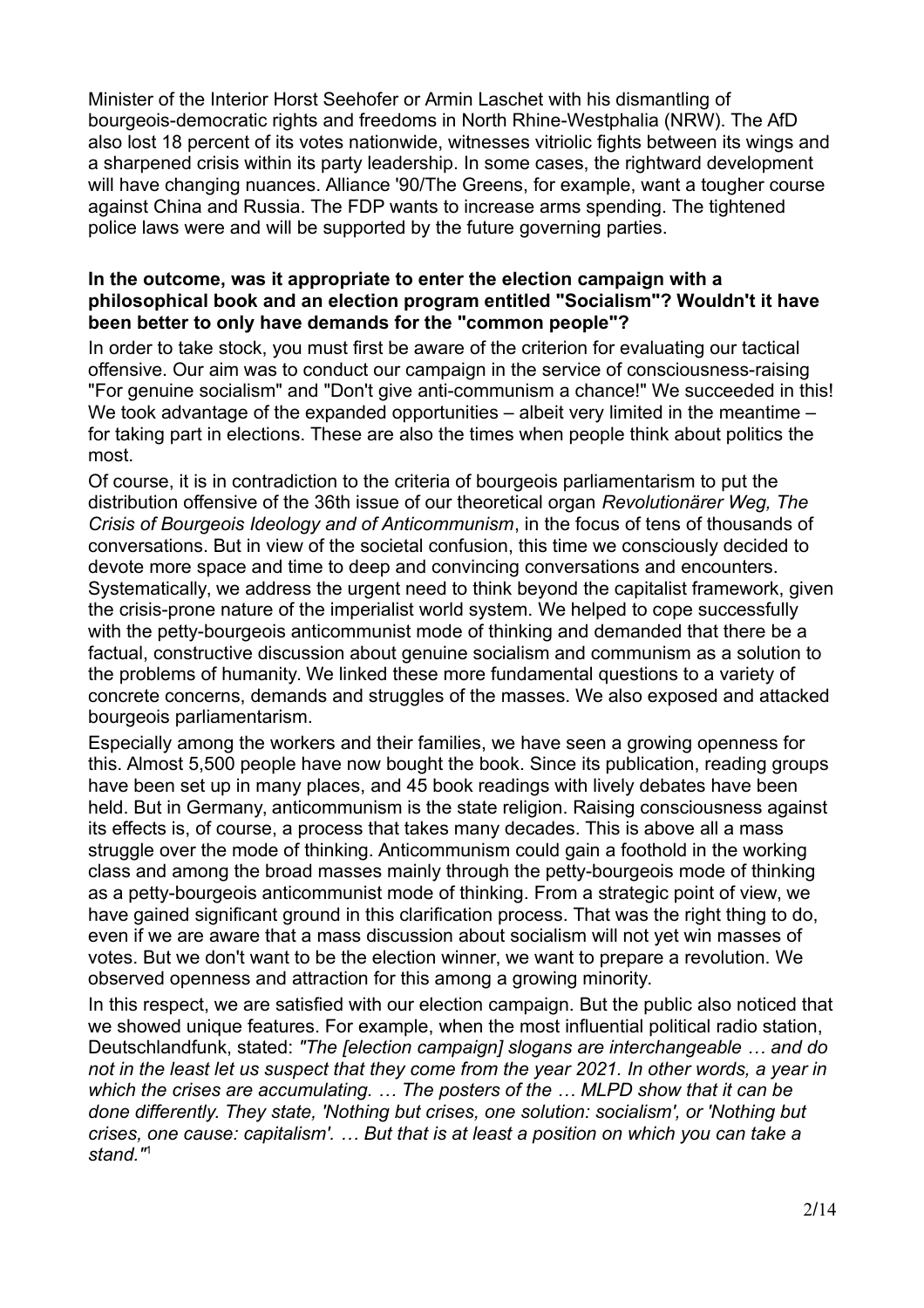While until now anticommunism as a state religion seemed almost unassailable, the German newspaper *Süddeutsche Zeitung* wrote on September 4, 2021: "*Is anticommunism, which for decades was a cement of West German society, still suitable for political instrumentalization? … 'But at some point it [anticommunism] will also die.' (Eppler) It will now become apparent whether that point has come closer.*"

This can be assumed! Anticommunism reacts with such furious attacks precisely because it is losing support among the population. We conducted an active street campaign with over 300 rallies, 193 street parades, another 415 activities at workplaces and 404 in residential areas, 248 in inner cities and 48 at universities. We put up 145 direct candidates in 48 percent of the election districts. The establishment of Marxist-Leninist representatives cannot be underestimated for the future class struggle. The Internationalist List/MLPD has so increasingly become an unmissable factor. As never before, other alliance organizations and their representatives contributed to this with leadership and enthusiasm, co-writing the election program, doing alliance work and making cultural contributions.

At the same time, we are still a relatively small and, for many, still unknown party. In all the turmoil of an election campaign, there is always the danger of pushing aside the ideological debate. This time, we successfully took up the fight against this, even if this was not yet always the guideline. We will continue to improve and train this ideological struggle over the mode of thinking on a mass scale.

## **Do the voting results of the MLPD correspond to its social influence?**

Not at all! A total of at least about 41,000 voters gave us their first or second vote. Elections are increasingly being conducted with manipulative methods. Thus, they are less and less a real indicator of the consciousness among the masses. Those in power succeeded in mobilizing the petty-bourgeois parliamentary mode of thinking on a mass scale through the supposedly fate-deciding neck-and-neck race between Laschet and Scholz. Especially in the variant of tactical voting. This could – at least in terms of voting behavior – partially override the openness and sympathy for the MLPD as a socialist alternative. There were many people with progressive aspirations who grudgingly voted for the SPD or the Greens because they wanted to prevent Laschet and the CDU/CSU at all costs. Scholz and the Greens thus virtually sucked up the progressive change of mood. As a result, the parties that the masses classify as being to the left of the SPD lost votes on a larger scale. Above all, the Left Party lost around 50 percent. In the petty-bourgeois parliamentary mode of thinking, the undemocratic 5-percent clause also played a major role, along the lines of "you won't get in anyway." At the same time, the election campaign, with 47 parties, offered a broad spectrum of ideological confusion maneuvers, for example, through the "Querdenker" (lateral thinkers) movement. There were 3,360 direct candidates – 31 percent more compared to 2017 – especially from "Die Partei," the lateral-thinking "Basis" or the Free Voters, which also strongly split the first votes.

The MLPD was the party most fought against in the election campaign, starting with the attempt of the Federal Election Commissioner to prevent our candidacy. Even if the anticommunist campaign of the CDU/CSU, as well as of forces around the AfD, could hardly convince anyone positively, it must be said that it also mobilized the petty-bourgeois anticommunist mode of thinking and made many people uncertain. The anticommunism against the MLPD, which has clearly intensified in recent years, also has an intimidating effect, despite all indignation about the attacks and sympathies for our backbone. This cannot be overridden by single talks on the street. At the same time, the policy of isolating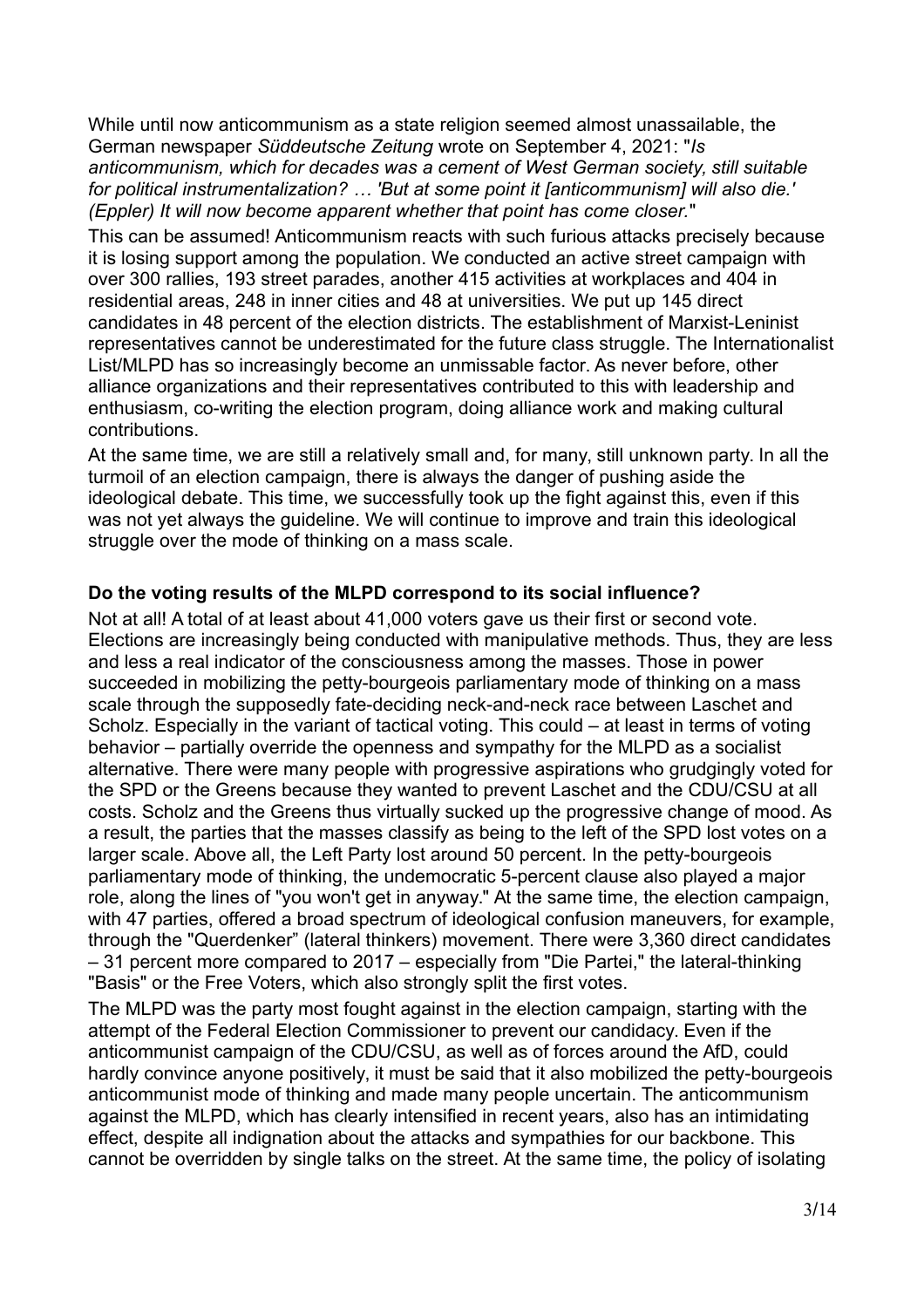the MLPD was even increased by the bourgeois media. And so, in nationwide newspapers and on television, we were almost continuously treated as being non-existent.

## **Have those in power come back into the offensive again with these measures?**

You cannot say that. Rather, it is part of the crisis of bourgeois ideology that they need these measures. In Austria we are currently getting insight into the mostly hidden depths of opinion manipulation. Sebastian Kurz would probably not have become Austrian chancellor in the new elections in October 2017 without the massive manipulation of public opinion. He literally bought polls favorable to him, as well as the reports based on them, from an opinion research institute – through advertisements financed by the Ministry of Finance from taxpayers' money. In Germany, too, the FDP, for example, has used micro-targeting to manipulate public opinion. With this business model, operated by Facebook among others, every potential voter gets exactly what he wants to hear, displayed as an advertisement. Anyone interested in the climate received slogans from the FDP promising climate protection. Those who were skeptical about climate protection received advertising with the opposite content.<sup>2</sup> In both cases, they were supposed to vote for Christian Lindner. This shows not only the manipulative methods of these people, but also their bottomless opportunism. This will backfire, however, if everyone measures them by what they were promised. Even more extensive is the legal corruption of party financing, with alone 190 million euros of the taxpayers' money going annually directly to the bourgeois parties, plus 660 million euros (in 2019) to the party-affiliated foundations. Also manipulative is the so-called graduated equality of opportunity, the way opinion polls are used, and much more.

## **Is therefore the outcome of votes for the Internationalist List/MLPD of no interest at all?**

No, of course we are also interested in the details of the findings that we can draw from the relative results. The outcome of votes for the Internationalist List/MLPD decreased by about 40 percent in second votes and 30 percent in first votes compared to 2017. So much the more, every vote for the MLPD in this jungle of parties was a very conscious vote, and achieved through struggle. Apart from that, you see in the election results that we were able to increase our number of votes in those places where we concentrated our forces, in connection with various objectively favorable factors.

In almost all voting districts in Thuringia we posted increases, on average from 145 to 202 votes per 100,000 voters. The distinctive feature was that we had concentrated our forces there nationwide for a length of time and built up the party systematically, but also that the criticism of the Left Party, which provides the Minister President, as well as of the Greens and the SPD, which form part of the government, is particularly well developed there, and the DKP did not stand for election. There were also other focal points of our systematic building work where we were able to gain more votes. In the best polling stations we reached between two and 6.1 percent. This shows how, through our work, we can convince people to vote for us – but at the same time that we got scarcely any spontaneous votes.

## **In a video after the election you also spoke of weaknesses of our own making. What are these about?**

We did not succeed in gearing the whole election campaign especially to the youth. The thought not to run a special youth election campaign so that everyone would address the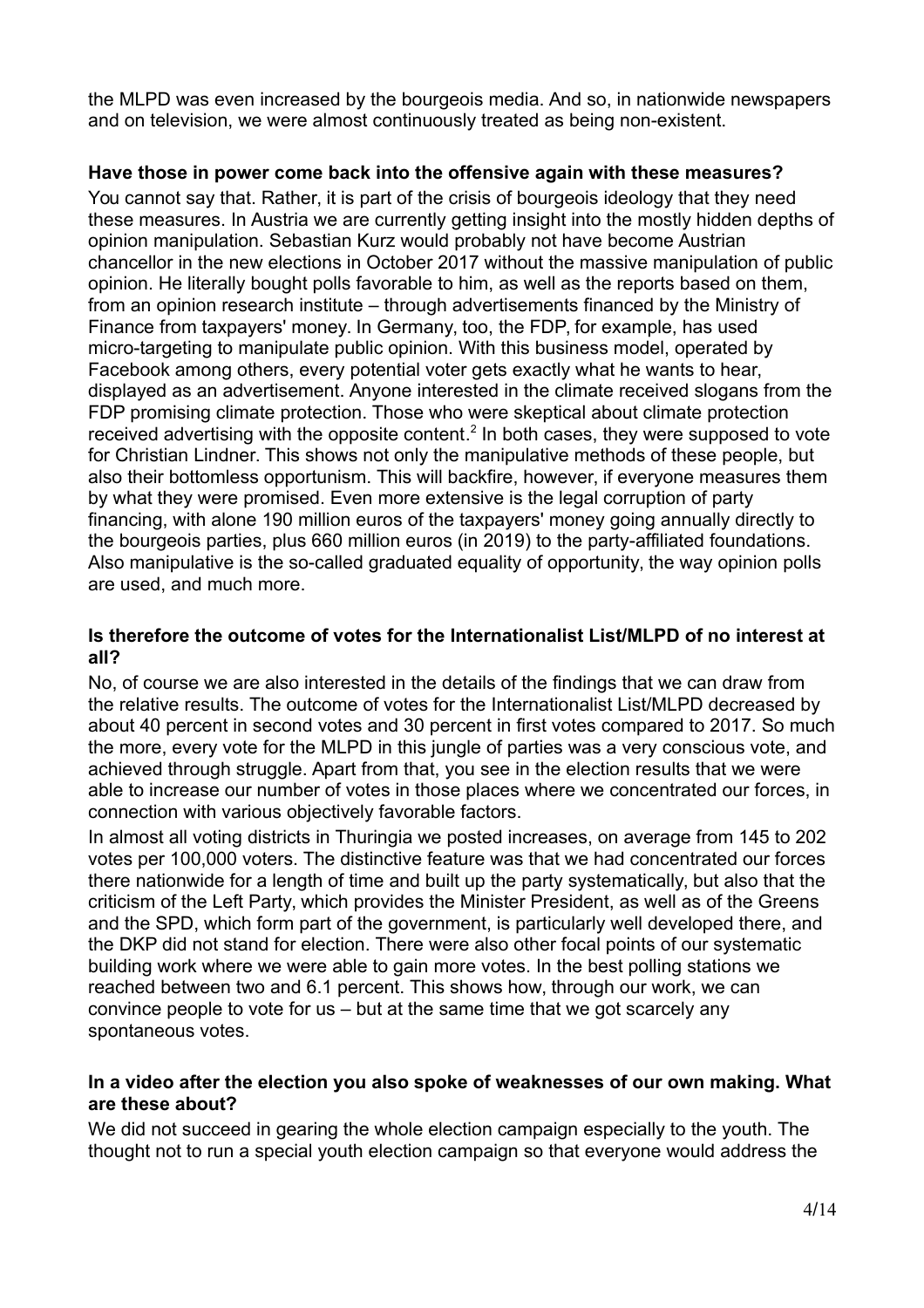youth was not thought through to the end and was partly misinterpreted. So the result was that there was no well-wrought separate strategy and tactics of youth work in this election campaign. We did address young people, and almost all county and local party branches started systematic activities in front of schools, especially vocational schools, and company training workshops. We also conducted some youth activities like youth concerts, and recruited a number of young supporters and members, but by far not in the planned quantity.

Among the young people there is a developed polarization about the right conclusions from the crisis chaos in which they grow up. So on the one hand, the openness to the MLPD, to *Rebell* and socialism, is particularly great among young people. At the same time a whole system of establishments and institutions systematically acts upon the young people in order to spread the petty-bourgeois individualist and petty-bourgeois anticommunist mode of thinking. The attacks of liquidationism steered by the intelligence services, as at the FFF demonstrations or through the anti-Germans in the antifascist movement, were directed particularly against our influence among the youth. From the petty-bourgeois antiauthoritarian mode of thinking it is explicitly the hostility to organizations and the ideology of freedom from ideology which take effect, as though socialism were outdated and Marxism-Leninism sheer propaganda. Here, too, the close interaction of how, on the basis of the petty-bourgeois mode of thinking, anticommunism can take effect as a petty-bourgeois anticommunist mode of thinking becomes apparent. The fact that according to Infratest Dimap the CDU only gained ten percent of the votes among the first-time voters (in 2017 still 25 percent) is a manifestation of the criticism of the rightward development. Most of the votes from young people were for the Greens, often connected with the illusion of voting for the party of environmental protection. With equally 23 percent of the first-time voters, the FDP drew level. Although this party has a pronounced monopoly program, it branded itself, however, with a modern image including demands for rights and liberties, digitization and progress, rights for gays and lesbians, or the legalization of cannabis. It thus massively promotes a petty-bourgeois concept of freedom and the petty-bourgeois mode of thinking among the youth. So here an intensive struggle over the mode of thinking especially geared to the youth must be waged. Also, at times, the principles of a tactical offensive were not consistently adhered to in our

work. For instance when in our party work concerning the *Rebellisches Musikfestival* ("Rebellious Music Festival") we lowered our sights as to the correct concentration of forces and offensive mobilization. In our agitation and propaganda we will also continue to learn. We had a number of convincing media like our election paper, the election program, a series of films, and a significantly extended online campaign. We also had a personality election campaign with many good candidate leaflets. Here too, however, many things came too late, and some arguments were not yet fully convincing.

As to the methods, street walkabouts connected with house calls as well as the guideline to hand over our written materials mainly personally have proved successful and have more and more become a standard. The military theoretician Carl von Clausewitz worked out as an essential feature of every offensive: "The weaker the defender shows himself morally, the bolder the assailant should become."<sup>3</sup> The bourgeois politicians showed moral weakness, and plenty of it, which we certainly attacked. But our polemical aggressiveness and trenchancy was not yet always sufficiently developed.

The lead time in all our work must also become better, instead of planning many things at short notice. One pivotal thing is scientific work, which, with a conscious strategy and tactics, consciously and timely disposes the forces, cultivates them and, most of all, always recruits new ones. Thoroughly evaluating and improving all this will be part of our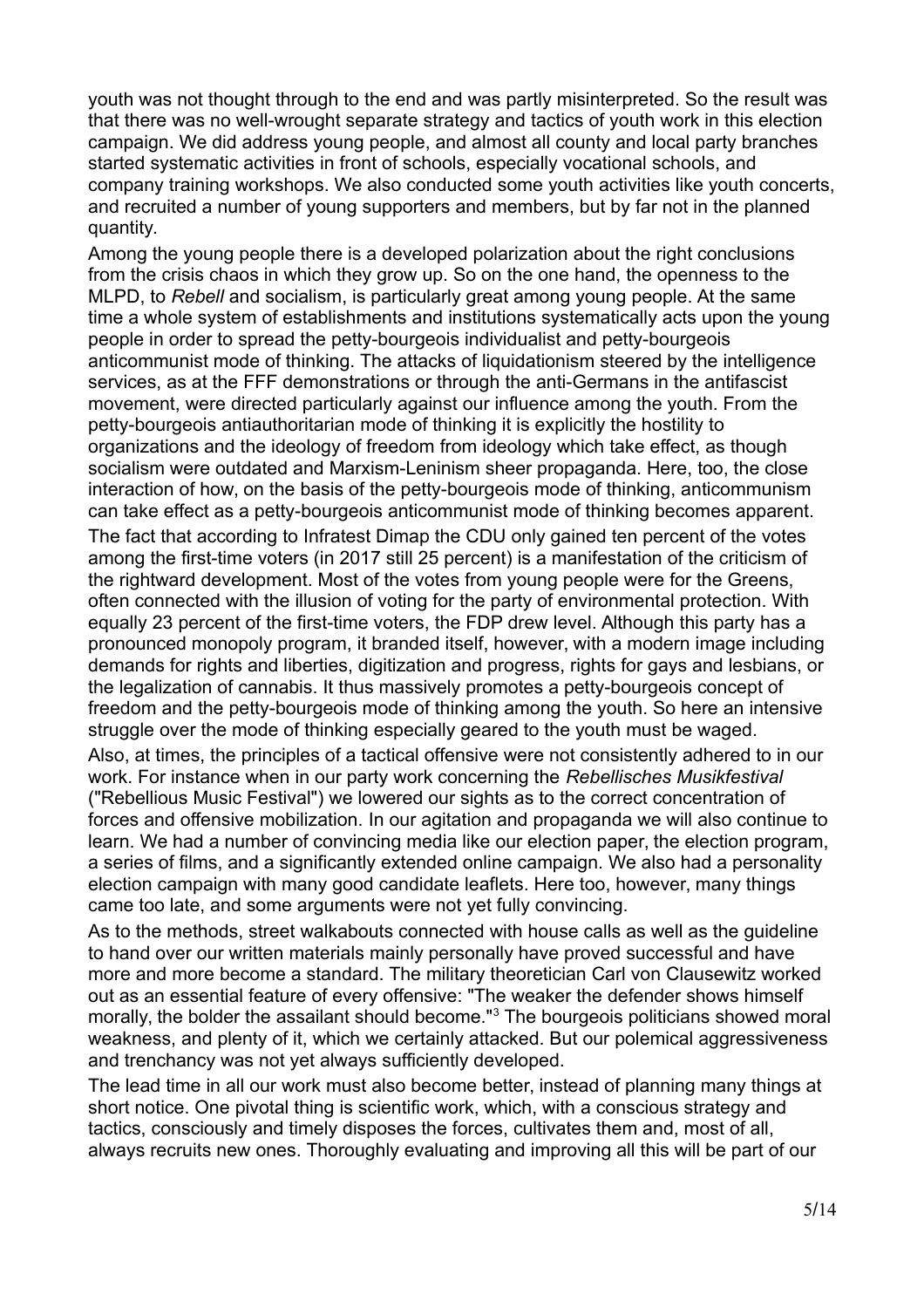current task of "securing the victory." Nonetheless, there is undoubtedly no other party that, measured by its forces, ran its election campaign in such a mobilizing, attractive way, based on a large mass of supporters, and completely on a voluntary basis, on the streets, in the neighborhoods, in front of and in the factories – and all this against such a headwind!

## **Do you expect politically more stable times to come?**

No, quite the opposite. What kind of a new start of the government is it supposed to be if in this general crisis situation it does not even scratch the surface of the most extreme consequences of the capitalist crises? The global environmental crisis is dramatically intensifying toward a global environmental catastrophe. Several irreversible tipping points have obviously been reached, as for instance with the melting of the ice sheet in Western Greenland. In view of the worldwide 82.4 million refugees today, the UN Refugee Agency forecasts more than 200 million "climate refugees"<sup>4</sup> in the future. The corona pandemic has spread worldwide. At least 237 million people have as yet been infected and 4.9 million deaths have officially been counted. In several countries, including Russia, the numbers are dramatically increasing these days. The Afghanistan campaign of the NATO ended in an open debacle. The general danger of war is growing, especially between the imperialist main rivals, USA and China.

## **In the global economy the new phenomenon of supply bottlenecks occurs. What is this all about?**

We are witnessing an unprecedented raw material and logistics crisis! Its underlying cause is, first of all, that the world economic and financial crisis, which already started in 2018, is not yet over at all. Industrial production and the gross domestic product (GDP) in the most important imperialist countries, apart from China and South Korea, have still not reached the peak level before the crisis 2018/2019. The intensified international competition up to a battle of annihilation precipitated the reorganization of international production into crisis. This also vents in drastic supply bottlenecks – which in turn has an aggravating effect on the world economic and financial crisis. The chaotic ups and downs of the capitalist global economy in interaction with the wavelike development of the corona pandemic impede the scheduled delivery and use of commodities. This can be seen in the containers piling up in some ports, for example.

In the course of the progressing division of labor under the premise of maximum profit and world market leadership, production was globally concentrated in few production facilities with highest utilization. Seventy-three percent of the production capacities for chips, for example, are located in the four Asian countries Taiwan, Korea, Japan, and China. If there are interruptions there, or competition-related preferences regarding to whom the chips will be delivered, it has a huge impact. The global universal crisis scenario undermines the supply chains geared to



just-in-time production: Important ports in China had to be blocked for weeks due to the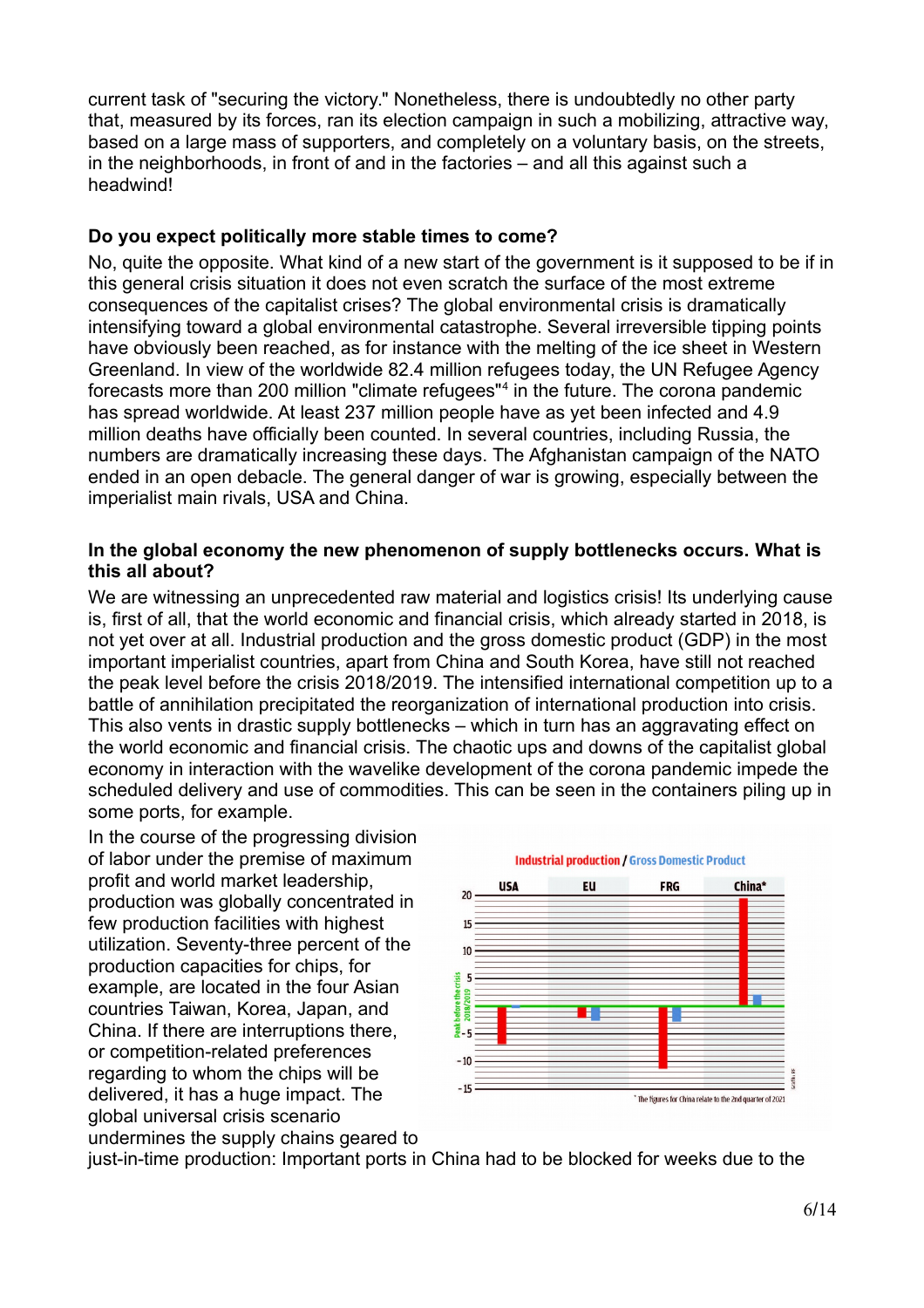corona pandemic. Forest fires and flood disasters interrupt important arterial roads. Strikes in this sector also show great effect.

The crisis of trade routes and supply chains is also a result of trade wars with more and more sanctions. As early as 2019, US tariffs on silicon under Trump and trade restrictions by Japan led to a shortage of wafers, preliminary products of chips.<sup>5</sup> In 2020 the USA blacklisted the largest Chinese chip producer SMIC and 56 other Chinese monopolies, which significantly limits the possibilities for international business. Partly, however, this chip crisis is also taken as an excuse and is shamelessly exploited to pocket short-time working compensation in Germany. The fact that industrial facilities stand idle worldwide is a demonstration of the complete failure of capitalism, considering the enormous potential of a worldwide coordinated production based on digital technologies. Only a socialist planned economy can make use of the advances of the revolutionary productive forces in the interest of humankind.

## **But with the cheap money policy an unheard-of crisis management was implemented. Does it not show any effect?**

Exactly in the consequences of these measures we can see how the crisis management of those in power was itself hit by crisis. Their measures always prepare new and even deeper crises. The fact that these measures have a mainly national character further aggravates the international problems. The cheap money policy did precisely not lead to investments that stimulated the promised upswing of the economy. Instead, the investments went into speculation, which bloated to immensity, and at the same time fueled public debt and inflation substantially. Already, new dislocations in the financial and real estate sector turn up, and gigantic speculation bubbles are about to burst.

The rate of inflation has risen to a 28-year high, amounting to officially 4.1 percent in September compared to the same month of the previous year. The energy prices have altogether increased by 14.3 percent.<sup>6</sup> In August the prices of agricultural foods were 13.3 percent higher than one year before. Households with low income are hit hardest. Therefore, the struggle for higher wages and salaries, for a wage top-up, but also for a significant increase of the various social benefits gains essentially in importance. Also, the issue of rents and service charges will continue to become more volatile.

Certainly, the system of the petty-bourgeois mode of thinking has not reached its end in spite of all the crises. Those in power had to spend quite an amount for the measures against the loss of trust during the world economic and financial crisis, the corona crisis, and once again in the final stage of the



election campaign. Thirty-eight billion euros alone went from the federal budget into the several times prolonged short-time working compensation since the beginning of 2020. The money there also operates as a massive subsidization of the monopolies.<sup>7</sup> Thirty billion euros were promised to the victims of the floods. However, the gigantic expansion of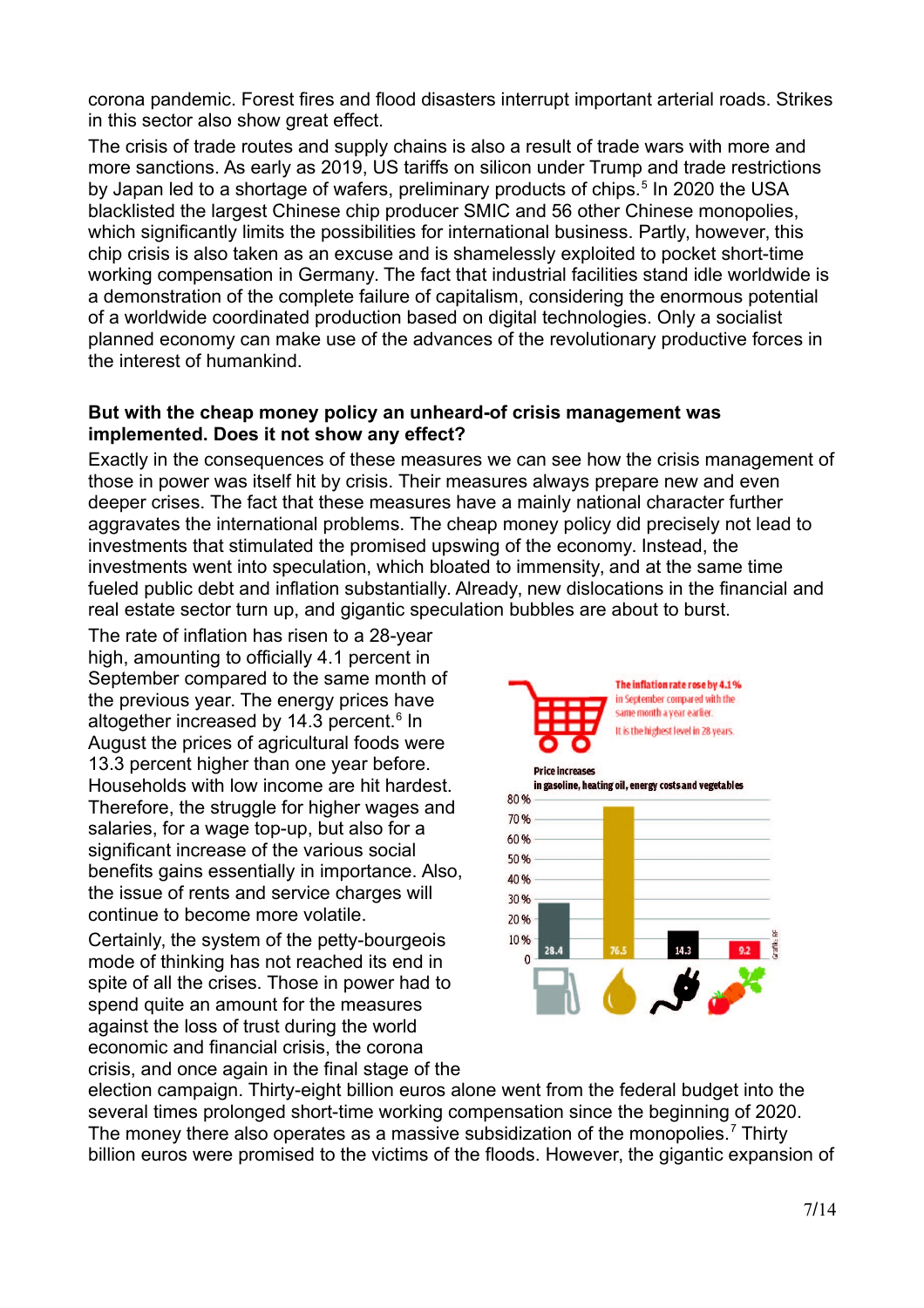public debt for the crisis management is a pseudo-solution, because, in turn, it limits the fiscal possibilities for crisis-damping measures by those in power. The masses will then have to foot the bill. Forty percent of the companies with more than 500 employees are planning to cut jobs this very year.

One must not overestimate the tactical skirmishes and the concrete ups and downs in day-to-day politics. The pent-up economic, ecological, ideological and social problems cannot be fundamentally solved in the framework of capitalism. The crisis management is a disaster, not only politically and economically, but also ideologically. The so much praised pragmatical "driving by sight" [a metaphor for: moving slowly, reacting to what happens – the translator] is basically a declaration of surrender. It declares mere responding in order to prevent the worst collapses to be the only still available means.

#### **What new aspects are developing in the class consciousness of the working class, and how does the MLPD take influence on this?**

It was new that militant activities of the industrial workers broke out in the middle of a national election campaign. These were an expression of a strengthened trade-union consciousness, contrary to the common slogan that you cannot fight in the crisis. They were often explicitly directed against the spirit of negatively oriented class collaboration. The GDL (German Locomotive Drivers' Union) was not impressed by anti-worker and partly anticommunist agitation during its strike. The employees of the Charité and Vivantes hospitals in Berlin went on strike together for the first time on this scale. This strike also had a political content, as it was also directed against the drastic understaffing in the clinics during the pandemic and against the Berlin *Land* government of SPD, Alliance '90/The Greens, and the Left Party.

On 17 September 12,000 colleagues from the Airbus Group in Augsburg, Bremen, Buxtehude, Hamburg, Nordenham, Stade, and Varel took part in a one-day company-wide warning strike. Within the framework of these trade union struggles, independent elements increasingly developed. For decades the MLPD and its factory groups have been doing rank-and-file work in the most important monopoly factories and trade unions. They can be found in the forefront of these struggles and promote the company-wide struggle in the spirit of the working-class offensive – even across national borders. The popular movement also saw an upturn of protests, especially the struggle against high rents and the youth environmental movement, with more than 620,000 people taking part in the Fridays for Future Day of Action on September 24.

Immediately after the national elections, Opel/Stellantis announced that it would not be taking up production again at the Eisenach plant for the first, allegedly because of the "chip crisis." In return, they continue to brazenly draw short-time work compensation until the end of the year. At the same time, they started to vacate the plant. Everything indicates that a plant closure is imminent and that the relocation of production to Sochaux in France has been planned for a long time. Surprisingly, there they apparently have enough chips for production. As a result of years of efforts for cross-border cooperation, trade unionists from the "competing" Sochaux plant also immediately declared their solidarity with the Opel workers in Eisenach. The decisive prerequisite for going on the offensive is to successfully cope with petty-bourgeois reformist illusions in the workforce about the so-called transformation and, in particular, to lastingly cope with the petty-bourgeois anticommunist mode of thinking. It is also time to stop accepting that there is no full legal right to strike in all matters in a country that claims throughout the world to be a model of democracy. The initiatives for this must be intensified instead of following the radical-sounding promotion of social collective bargaining agreements by some reformist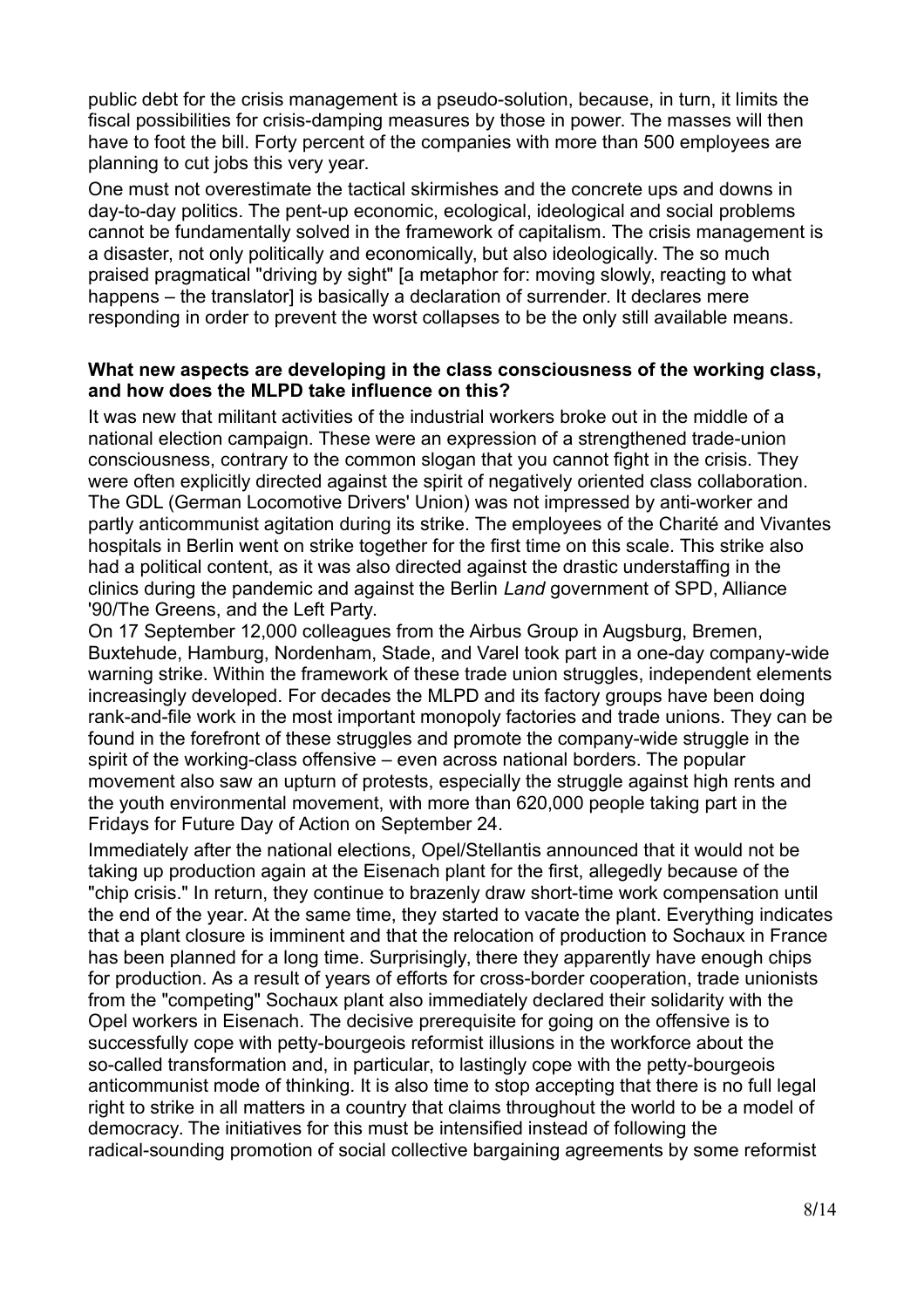trade union leaders. Social collective bargaining agreements are essentially about preventing struggles. This capitulation is being justified with the idea of at least getting as much as possible out of the liquidation of plants and jobs.

## **So the MLPD does not follow the orientation of writing off the working class?**

The forces oriented to postmodernism promote a petty-bourgeois negativist way of thinking, directed exactly against the necessary class- and self-confidence of the working class. According to them, "the time of the big strikes is over" or "the workers can't change the plans anyway." This leads to capitulation and conciliation with reformist approaches.

This is not our approach! In fact, the time of corrupt monopoly capitalists, who let the world descend into crises, is over. The MLPD will even extend its work among the working class considerably. Our tactical offensive set important signals for this. At at least 69 rallies and 415 additional campaign activities or rallies at large enterprises, there were far above-average rates of people taking our campaign material, intensive conversations, and hundreds of new connections. At the same time, the AfD had a disproportionately large share of votes among workers and their families in the elections.

This shows that we need to do an even better job in consciousness-raising to help workers cope with the influence of *voelkisch* (ethno-nationalist) demagogy like that of the AfD, as a new reactionary variant of class-collaborationist politics.

In the region of eastern Lower Saxony with the large VW plants, we were able to further strengthen the MLPD, building upon our previous rank-and-file work there. Those in power reacted particularly allergically to our increased establishing of roots in the large-scale enterprises. There were more than 30 police interventions against our election activities, especially in front of the factory gates. An urgent motion of the MLPD against the prohibition of an election activity in front of VW in Hanover led to a blatantly reactionary court decision that was confirmed by higher courts. This decision states openly that the protection of the private property of the means of production is of greater value than the right to freedom of assembly, freedom of opinion, and freedom of the press. The reactionary Workplace Labor Relations Law, with its ban on political activity at the workplace, is to be explicitly extended to the areas in front of the plants. And so accordingly, VW representatives gave instructions to the police at various rallies on how to deal with the MLPD. This is the dictatorship of the monopolies and class justice live.

## **The MLPD has achieved some important successes in the struggle against anticommunist repression. How is this to be evaluated?**

As a climax, it was very significant that the dangerous person classification of Stefan Engel, our longtime chairman and now head of the theoretical organ, is now off the table. That first required some hard struggles to get this case admitted at court. But that is not the end of his being treated as a dangerous person. New scandals are constantly coming to the light. At times, Stefan Engel and Monika Gärtner-Engel were on the wanted list throughout Europe because they allegedly posed a serious threat to "the internal and external security" of Germany. Both of them had their bank accounts terminated. It is outrageous, deliberately untruthful and demagogic how the MLPD, especially its leading representatives and their internationalist work, are being brought in the vicinity of supporting international terrorism.

In their sum, these are the most extensive attacks on our party rights so far in the context of the concrete change of tactics of those in power in dealing with the MLPD. Here, we will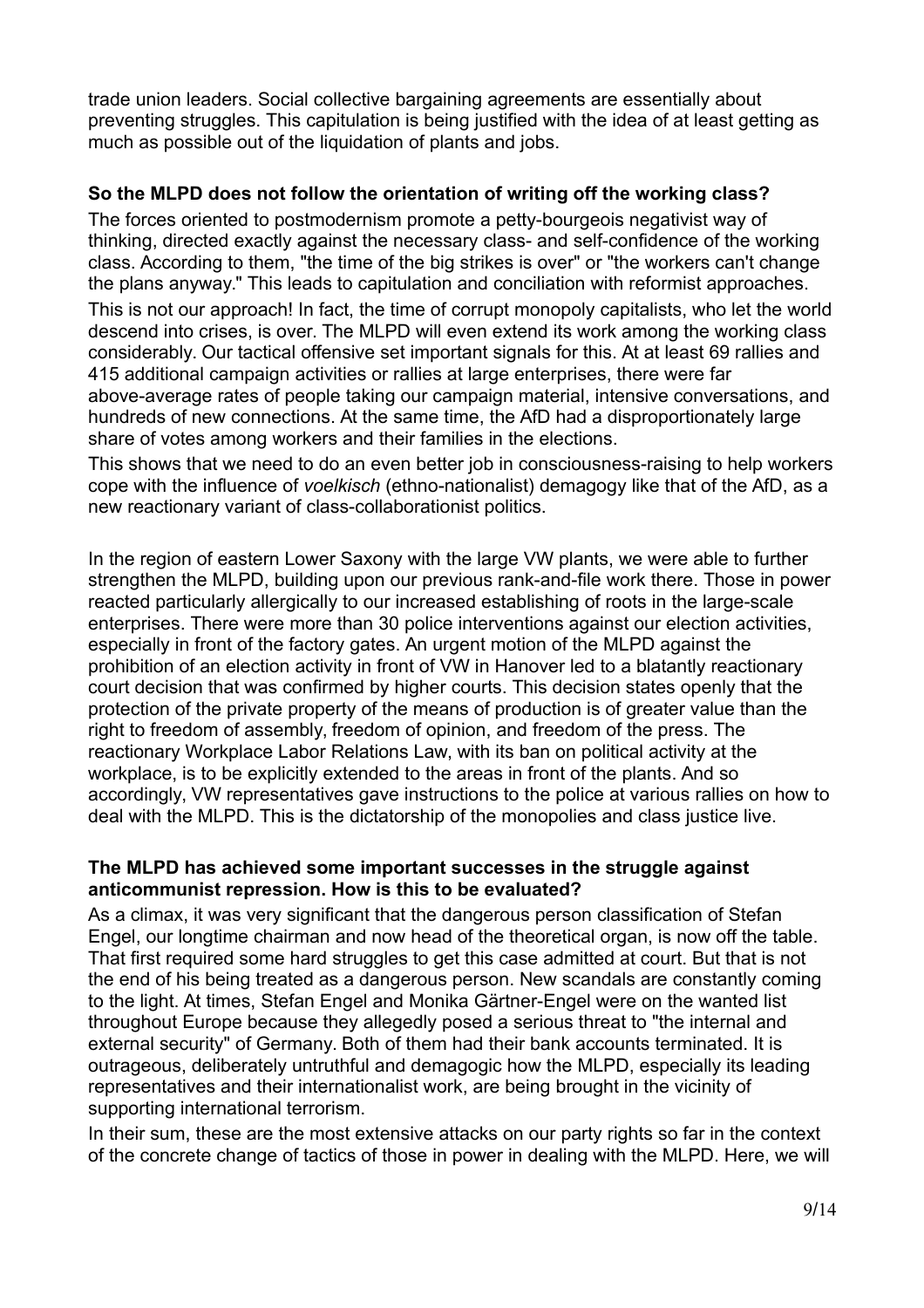shed some more light on the dark activities of the intelligence services and offensively fight back the attacks. Of course, this is all an integral part of the movement "Don't give anticommunism a chance!" Because anticommunism is also directed against every progressive and democratically-minded person who fundamentally criticizes the relations of rule and earnestly takes up the struggle against them. At the same time, it is of concern to every democrat when communists are again persecuted in Germany because of their world outlook.

In our tactical offensive, we were able to help increase the number of signatures for the movement "Don't give anticommunism a chance!" significantly by over 7,300 to almost 19,000 in mid-October. Justifiably, people are currently very sensitized against the racist and fascist discrimination and oppression of various minorities. But that pogrom-like moods are staged against us at demonstrations because of our party symbols, that our flags and emblems are destroyed, people are beaten up and police operations are launched against our election campaign events – that is not worth a line in the bourgeois reporting. Due to the state religion of anticommunism, Article 4 of the Basic Law, which describes "the freedom to profess a … philosophical creed" as "inviolable," apparently does not apply to communists. This must be attacked!

Various measures are clearly aimed at restricting our systematic rank-and-file work. For example, the verdict in favor of VW against our work in front of the factory gates, which we have been doing for 50 years, or the new assembly law in North Rhine-Westphalia. It shall allow that in the future any leader of a demonstration can throw us out of struggles and demonstrations. It has proved to be decisive that we rely fully on a completely convincing offensive against anticommunism. In doing so, we won important victories and proved the illegitimacy of the measures. Class consciousness must keep pace with this new quality of attacks on the MLPD and deal successfully with the petty-bourgeois anticommunist mode of thinking. This also includes consciousness about the character of the bourgeois state as the dictatorship of the monopolies.

## **In the last few weeks we have heard extensive coverage of the party congresses of bourgeois parties, often pushed through within a very short time. How did the 11th Party Congress of the MLPD proceed?**

It can be said without exaggeration that the 11th Party Congress of the MLPD was the stark counter-program to the undignified and undemocratic haggling for offices that we are currently witnessing in bourgeois politics, especially around the formation of the government. You just have to imagine that two persons decide between themselves who first becomes candidate for chancellor and now vice-chancellor, as the chairpersons of Alliance '90/The Greens did. Everywhere in the CDU/CSU, knives are being sharpened in order to dump Armin Laschet at the next party congress at the latest.

Our Party Congress had nothing in common with such methods. For us, party congresses are a climax of the development of inner-party democracy in interaction with the unified decision-making on the next tasks and goals. All our members received the draft report of the Central Committee. The basic units of the party had half a year for thorough preparation, deliberation, and drafting of motions. On the basis of great approval, without a single motion for rejection, about 1,500 motions were submitted by the county and local delegates' meetings and local membership assemblies. Candidates could only be nominated on the basis of a favorable assessment by the party group and the approval of the county or local delegates' meeting, as well as a well-founded application and their having proved themselves. This broad development of democracy must, of course, be centralized again, i.e. concentrated and summarized.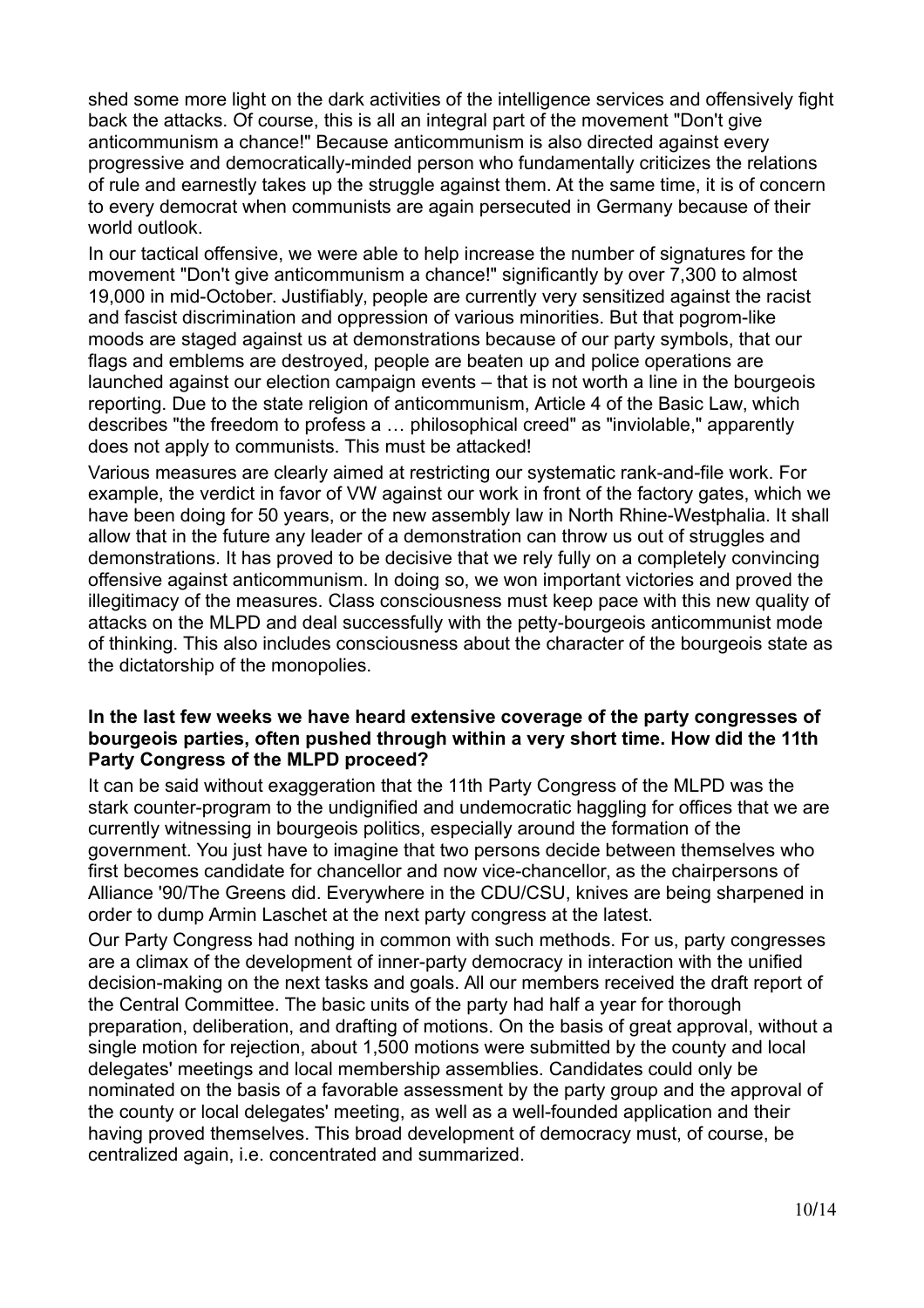The party congress is the highest organ of our party. Its decisions are binding, also and especially for the new party leadership. This is how democracy goes over into centralism and vice versa. Democratic centralism, that is not only an organizational principle, but also an epistemological process, with which the MLPD comes into accordance with its tasks and works "with its finger on the pulse of the times."

## **What can you report about the results of the 11th Party Congress?**

Our 11th Party Congress – which, appropriately enough, is the Erfurt Party Congress – found that the imperialist world system is in the greatest state of instability since World War II. For the first time in decades, the emergence of a revolutionary world crisis has again become a real option. We will experience unprecedented upheavals, accelerations, intensifications, and polarizations. It is necessary to orient ourselves and the masses to this, to advance this development, to prepare ourselves, and to forge the forces and tools. The 11th Party Congress stated that it is one of the most important tasks that in every task the MLPD conducts a profound struggle over world outlook, against its displacement. This is also in accordance with the founding documents and the history of the MLPD, which was built up in the ideological struggle. However, there has been a tendency to gradually displace this achievement. At the same time, this task gains importance in view of the social confusion and the necessity of a preliminary struggle over world outlook for the international socialist revolution. For example, there will be no society-changing environmental struggle without dismantling the idealist theses of ecological transformation. The positivist methods of prognoses based purely on figures must be exposed and the dialectical-materialist method must be anchored. We will polemicize with complete conviction against the hypocritical claims of imperialist environmentalism about the compatibility of capitalist economy and ecology. The struggle over world outlook is therefore not abstract philosophical talk, but the indispensable clarification in thoughts, feelings and actions of where things must go. This is also a call to the entire party and those around it to increase initiatives in the ideological struggle. At the Party Congress, we discussed the strengthening of our focus on the working class in the struggle against postmodernist influences.

At the same time, we want and need to make progress in alliance work with the petty-bourgeois intermediate strata. It is of strategic importance to win them for the revolutionary alliance with the working class for the struggle for socialism. This includes breaking away from bourgeois, petty-bourgeois as well as proto-fascist and fascist forces such as the lateral-thinkers movement.

In the evaluation of the Party Congress we had to state self-critically that, despite all the commitment, the environmental question was discussed too little at this Party Congress. The environmental struggle is and remains the second most important line of struggle of the MLPD, which must be given high priority in view of the accelerated transformation into a global environmental catastrophe.

The Party Congress noted a successful change of generations in the party leadership. Thirty-eight percent of the members in the Central Committee are younger workers, who have nevertheless been working in enterprises for years. There are significantly more industrial workers in our CC than in the entire German national parliament. In addition, for the first time there is a majority of women in the Central Committee. All this without quotas or anyone getting an unjustified bonus. All candidates were expected to meet the highest standards of self-transformation and to prove themselves in theory and practice in the class struggle.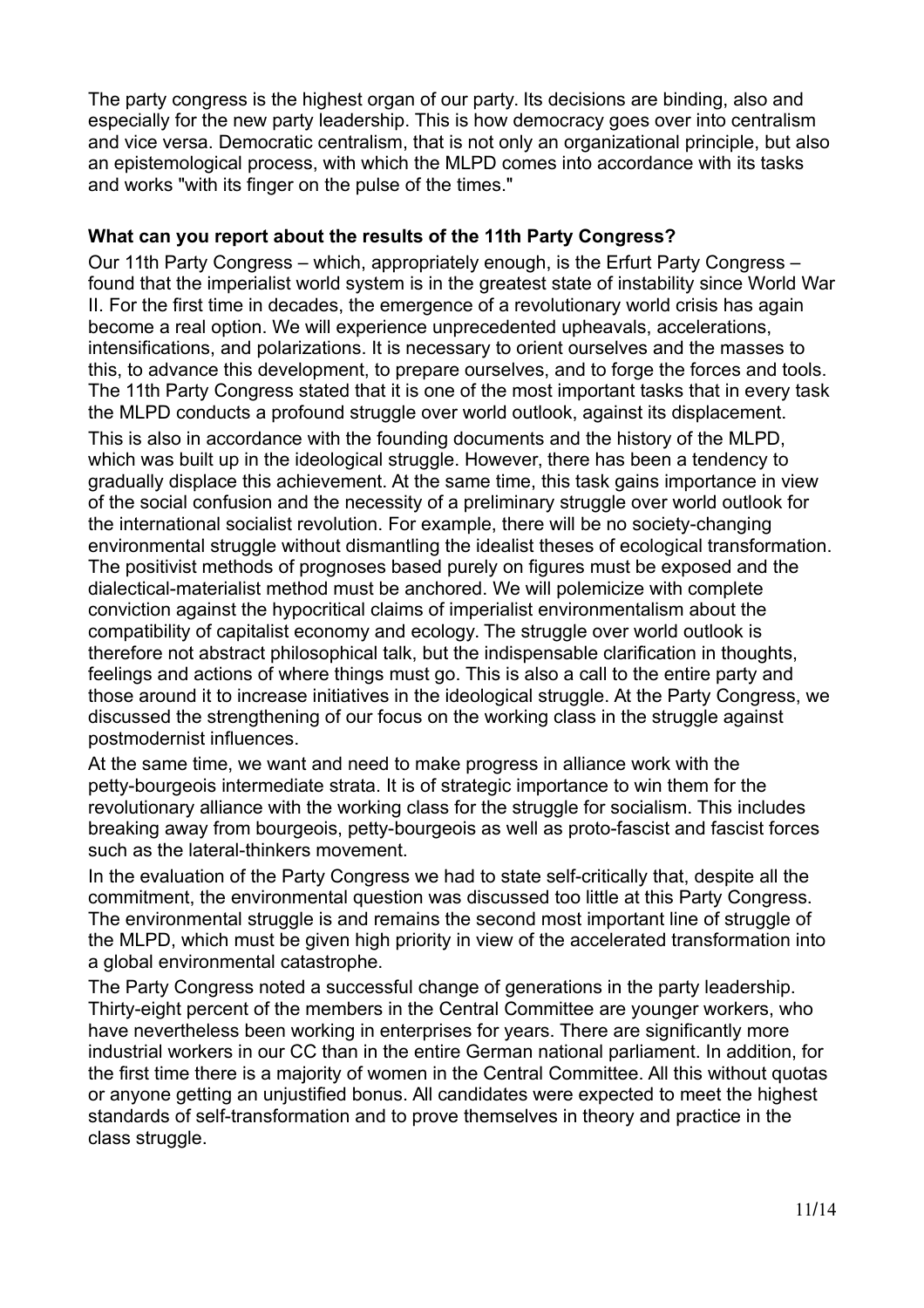#### **Anticommunism is mainly aimed at keeping people away from the MLPD. What assessment could you make with regard to the recruitment of new members?**

With 12.5 percent growth in membership since the last Party Congress, we have been able to draw a positive balance. In view of the ideological confusion in society and the aggressive anticommunism on the part of those in power against the MLPD, this is a remarkable achievement! At the same time, it would be many more were it not for the fact that we still lose too many new members again. Especially because they often cannot combine the party work with the complicated working and living conditions in this society. Improving this must be a major focus of attention.

We have to think more about the fact that we want to win over a mass of working people. single parents, shift workers, and young people, who are often very challenged in their everyday lives. Not everyone can be expected to meet the demands made of a professional revolutionary. Everyone must be able to grow into suitable tasks in party work and contribute according to their abilities and possibilities. Our training and educational work must also become even more all-round, especially for new members.

The delegates at the Party Congress discussed very critically the need for a "turnaround" in the promotion of non-party trade unions, environmental, youth, refugee or women's organizations. They are an antipole to the so-called non-governmental organizations (NGOs), which are usually strictly anticommunist in orientation as a pseudo-opposition and depend on the financial support of the government. The whole crisis-proneness of imperialism needs the answer of really non-party forms of organization which do not let themselves be used by those in power. Therefore, it is a matter of honor for the whole MLPD to promote the organizations that are really open regarding world outlook on an antifascist basis. This has been neglected to some extent in recent years.

## **What conclusions were drawn for youth work?**

The 14th Youth League Congress and the summer camp this year show that the youth league *Rebell* is developing in a complicated social environment with a stable core. At the same time we cannot be satisfied – measured by the strategic importance of winning the youth – and the *Rebell* is still much too small. In youth work, the pandemic has limited us the most. At the same time, the Erfurt Party Congress noted that in recent years the critical and self-critical adoption of our youth policy line, its creative implementation, and the guidance and control for that have been neglected. The Party Congress has committed itself to take serious steps to resolve this contradiction and has taken clear decisions for the entire party. Thus, every member will do youth work in one way or another, and 30 percent of the comrades in each group will focus on it. I myself trained and practiced the importance of systematic rank-and-file work in joint activities at the summer camp with members of *Rebell*. For this, even better basic training must be done by the MLPD, and the *Rebell* members must be trained comprehensively. In addition, we have proposed to *Rebell* to attach greater importance to cultural work. For instance, to make regular youth concerts, which strengthen the rebellious self-confidence and cohesion and build a clear antipole to the decadent bourgeois mass culture. In the work of the Red Foxes, the traditional St. Nicholas celebrations, for which the youth league *Rebell* assumes full responsibility, will invite many new children and thereby strengthen *Rebell* and the Red Fox organization.

We will also strengthen the work among students. Three million students are a large section of the youth that was particularly impacted by the corona pandemic. It is significant that they unite more closely and connect consciously with the working class. At the same time, it remains essential to strengthen the proletarian character of *Rebell*, which must also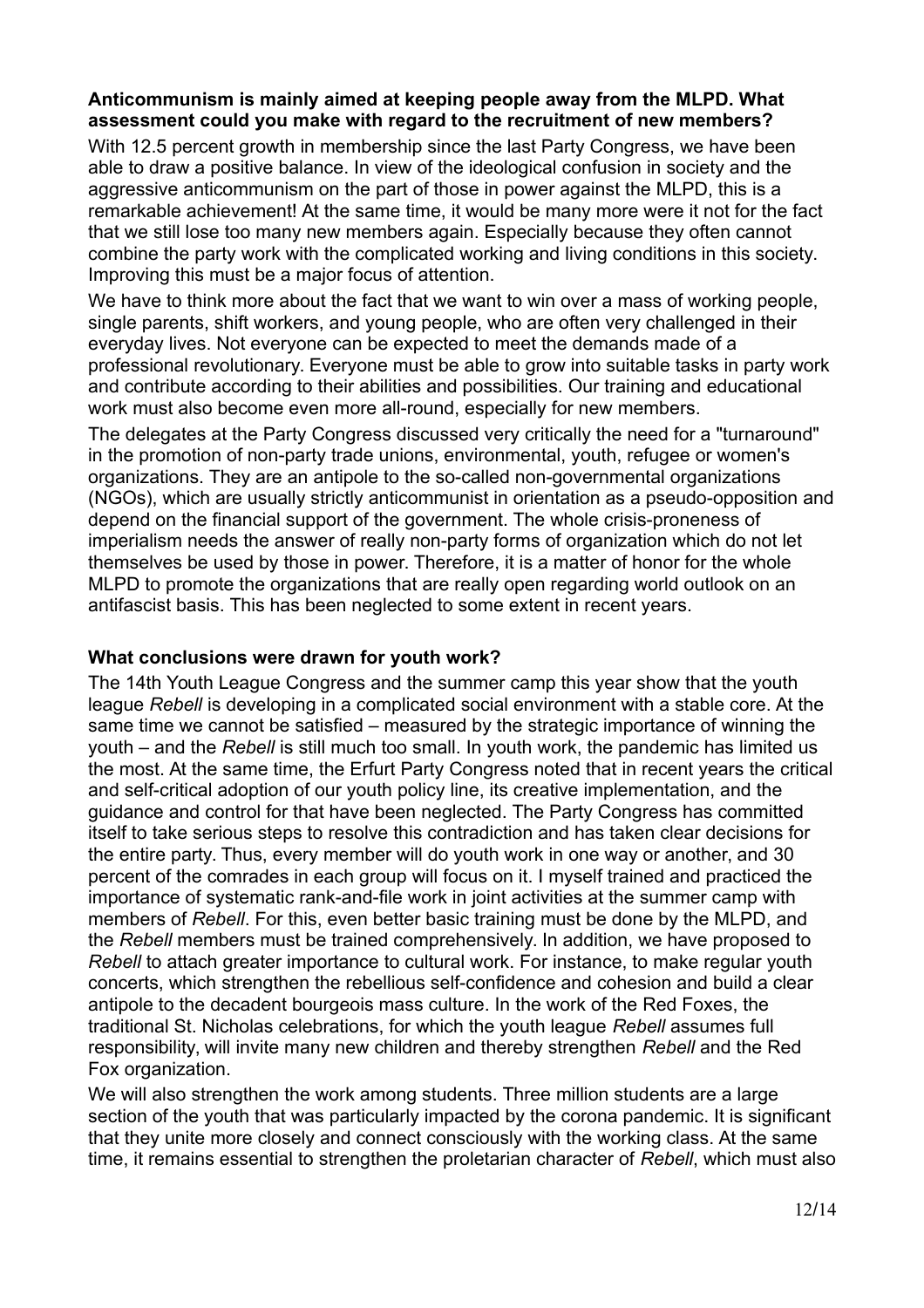unite working-class youth in particular. The MLPD will entrust the *Rebell* with more major tasks. The enthusiastic participation in brigades as in Congo or Kobanê shows: The youth wants to accomplish something big, gain fighting experience and learn in the process. In addition, low-threshold activities and offers that involve the whole family are important for young and old: flea markets, children's festivals, partying together, doing sports, and so on. Last but not least, the next volume, number 37 in the *Revolutionärer Weg* series, will also have a special significance for educational work among the youth.

## **What can be expected from the next issue of the book series** *Revolutionärer Weg,* **Nos. 36–39,** *The Crisis of Bourgeois Ideology, and the Doctrine of the Mode of Thinking***, which Stefan Engel announced in his last interview?**

We are experiencing mass movements worldwide that are already expressions of general societal crises. But they are often not ideologically clear, often still influenced by different variants of bourgeois ideology. Thus, they cannot contribute purposefully to a change in society. If you go as a young person to a demonstration like Fridays for Future or in honor of Lenin, Liebknecht, Luxemburg, you will meet all bourgeois and petty-bourgeois currents, anticommunists of various shades, revisionists, Social Democrats, Trotskyists and anarchists. In order to see through this, too, we must clarify these ideological questions on an ever larger mass scale.

Under the leadership of Stefan Engel and the editorial staff of our theoretical organ, the new Central Committee is working intensively on further issues of the *Revolutionärer Weg* system, with priority given to Volume 37, "The Crisis of Bourgeois Ideology and of Opportunism." This issue deals with the crisis of essential varieties of bourgeois ideology since the reorganization of international capitalist production in the 1990s. These include the crisis of neoliberalism, of fascist conspiracy theories, and of Trotskyism. It also includes revisionist and neorevisionist theories, such as that of social-imperialist China, or the crisis of reformism. We also deal with movements that have a particular influence on youth, such as the capitulation line of the "Interventionist Left" or the illusions of democratic confederalism. Only if we ourselves are completely clear ideologically and politically can we deal properly with the dialectics of supporting the right goals of the mass movements in solidarity and at the same time keeping and expanding a clear course, and thus bringing in perspective and effectiveness.

## **What does "secure the victory now" mean, for which the MLPD has taken three months' time?**

For what I have outlined here, we have to take time. That is why we have decided on a whole criticism and self-criticism campaign. In this sense, the work must also be conducted as conscious self-change, in which the work is thoroughly evaluated and advances in knowledge and practical changes are systematically organized. We also need time to connect closely with new comrades-in-arms, contacts, and interested people, to get to know each other, to systematically clarify questions, to learn the new organized life step by step. This will go hand in hand with dealing more deeply with the results of the 11th Party Congress and the *Revolutionärer Weg*, Number 36.

We are making everyone who has bought this book in recent weeks the offer to take part in reading groups and discuss the book together. Our comrades must take considerably more time for this, because the book is not easy reading and must be thoroughly studied and discussed collectively so that it can also have a practical effect. At the same time, of course, we will closely follow the process of forming a government, and the struggle against shifting the burden of crisis onto the working class and the masses is on the